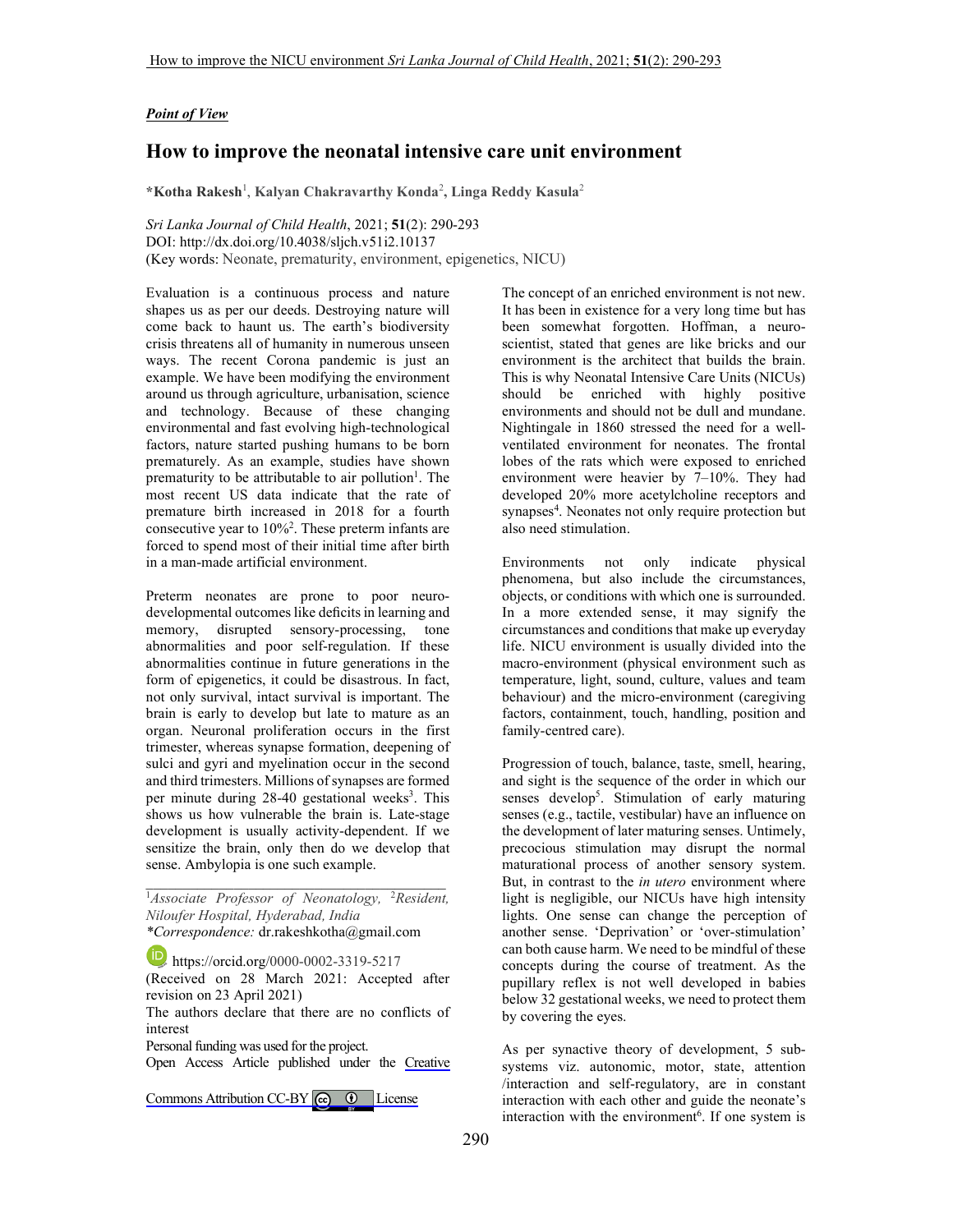disturbed, all the other systems are disturbed as well. *In utero*, they self-regulate themselves by constant sucking and swallowing and head and hand coordination due to the lack of gravity. Therefore, once in the NICU, it is better to self-regulate the baby by non-nutritive sucking (NNS) and nesting. Duration of ventilation will be less if nesting is done in term neonates as well.

Neonatal behavioural assessment scale, developed by Brazelton *et al* in 1973<sup>7</sup> , in turning (28 weeks), coming out (34 weeks), active reciprocity stage (35 weeks or more) mentioned by Gorski, Davison, and Brazelton (1979)<sup>8</sup> will depend on self-regulation and self and environmental interactions. In turning stage, autonomic instability will occur, in coming out stage, the baby will interact for a very short time with the environment. Understanding of both theories is important as our approach should be based on the stage and the behavioural situation of the baby. We should not disturb the baby's sleep merely for the sake of our convenience. Stress signs of the baby should be respected and responded to earlier.

Prone positioning in the NICU has been strongly supported in many studies<sup>9</sup>. Flexed position, midline orientation and hand-to-mouth co-ordination are necessary for the baby *in utero*. Self-regulating is by means of continuous amniotic fluid sucking and continuous mouth and hand coordination, which are lacking in *ex utero*. As mentioned earlier, this is possible because of the absence of gravity *in utero*. It would work better to protect self-image and congenital dislocation of hip by using appropriately sized diapers. Avoid deformities e.g., the shape of the hard palate, positional plagiocephaly by putting the baby in midline position.

Preterm babies are not in a state to express the pain that they feel. Hence, it is better to identify their subtle features and treat them accordingly. REM sleep is important for normal brain development. REM sleep deprivation during early development leads to permanent deviations in behaviour, alterations in neurotransmitter responses and reduced brain volumes. Sleep has important biologic and immunologic consequences. Hence, it is important to control noise levels in the NICU. The use of high technology for monitoring and regulating the acoustic environment is required. Simple earplugs are important during transporting the baby. Quality of sound also has great significance as fetuses surprisingly tolerate qualitative loud sounds very well. The three semicircular canals reach morphologic maturity by 14 gestational weeks and is the early sensation. Gentle position change is required. The mother's breathing movements during kangaroo mother care (KMC) are the best vestibular stimuli.

As early as 18 weeks of gestation, more than 120 compounds are present in the amniotic fluid. Tastes of milk activate a centrally mediated endogenous opioid system<sup>10</sup>. Maternal rhythms of melatonin and cortisol are present in breast milk to maintain these rhythms. A period of familiarisation with the odour of breast milk will facilitate the early acquisition of oral feeding skills. Even though in this era, everyone is inclined to use organic food, some mothers don't hesitate to start top-up feeding immediately after birth. The mother's own milk is not comparable to any other milk in the world. The importance of breast feeding should be taught to mothers. Hence, we need to concentrate on mother's education, which is of utmost importance in low-income countries.

Maternal armpits harbour many commensal bacteria and an odour similar to amniotic fluid; that's why Kangaroo mother care will decrease the infections and improve bonding. As memory and olfaction are structurally and functionally nearer to adult olfaction sense, olfactory memory will persist longer; 65% of people do not forget bad odour up to 1 year<sup>11</sup>. Sanitisers should be opened away from the baby and it is advisable to avoid perfumes as well.

Pupillary reflex will start developing at 28 gestational weeks and *in utero* the baby is usually not stimulated by light (less than 2% of external light)<sup>12</sup>. The intensity of light should be adjustable in the NICU. Simulated day/night environment will promote diurnal rhythms. Exposure to high intensity light by a preterm infant in the NICU is a risk for structural and growth alterations of the eye such as amblyopia, myopia etc. and can cause alterations in visual function. Direct light into the eyes of the baby should always be avoided. Cycling light can be used starting at 32 gestational weeks (On: 100-200 lux; off: 10 lux). The incubators should be covered with a cloth. Procedure lights should be focused on the task only. Cycled lighting is better than near darkness which allows more time in sleep state, more weight gain, better motor activity levels and better heart function<sup>13</sup>.

Many animals reject their babies if they do not see them immediately after birth. In humans, too, it is important for the baby and mother to interact immediately after birth in the "early sensitive period"<sup>14</sup>. How many institutions are practising breast crawl in term babies! Tactile hypersensitivity or tactile defensive behaviour is reported in many case reports due to excessive or less tactile stimulation in the neonatal period<sup>15</sup>. After 34 gestational weeks only will infants develop habituation. Excessive handling may also have negative physiologic consequences, particularly below seven days, which leads to more chances of intraventricular haemorrhage due to the immature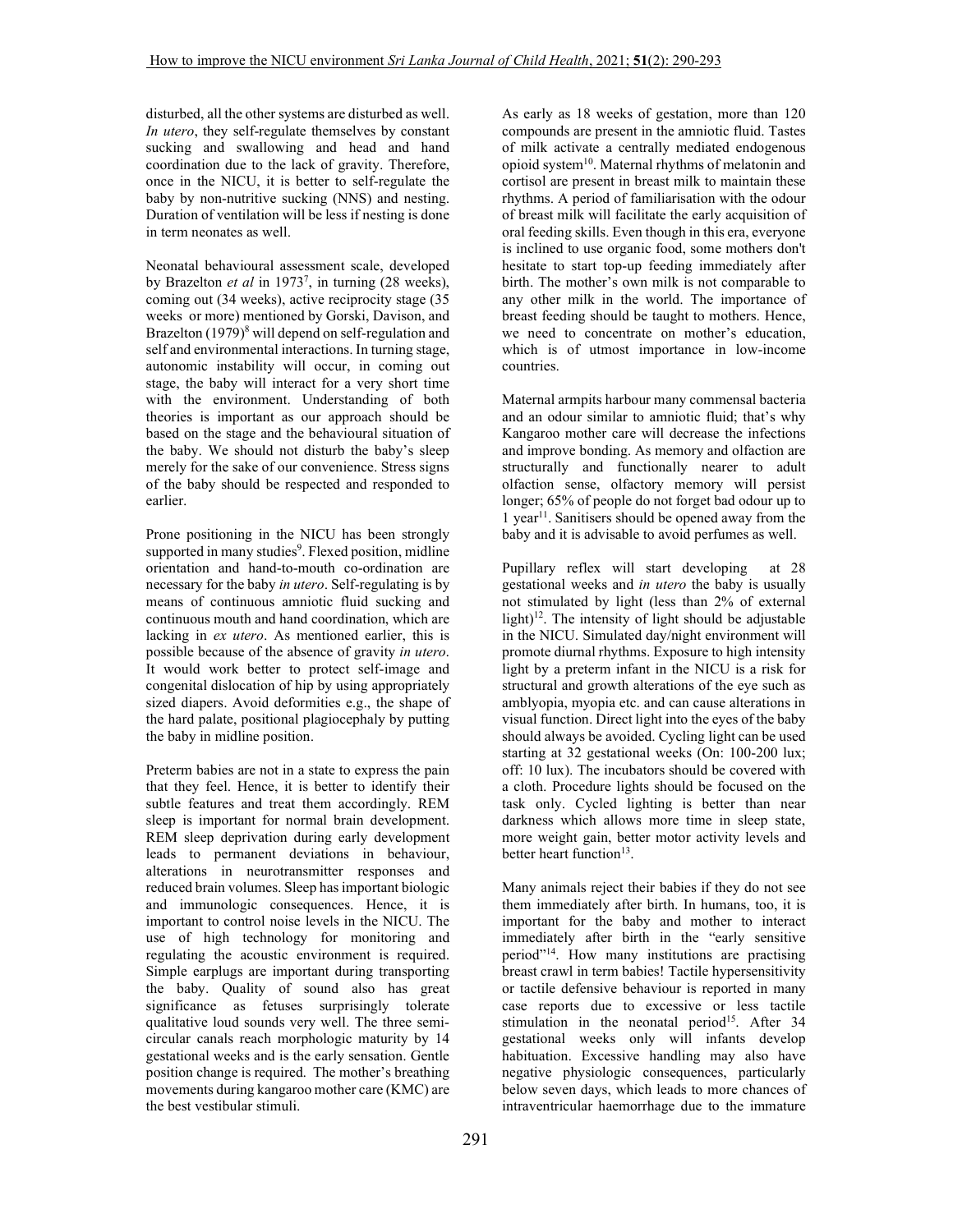germinal matrix. Hence, cluster-care is needed. Swaddling, facilitated tuck and non-nutritive sucking (NNS), an important oral-tactile intervention, support both feeding and behavioural development. NNS also aids in digestion by increased salivary lipase release. Massage therapy with moderate pressure (not feathery) stimulates increased vagal tone, increased insulin levels and increased growth hormone secretion<sup>16</sup>. Lastly, it is vital that, as a part of environmental protection, biodegradable products are adopted.

Whatever physical environment is required for a human being should also be created in the NICU as far as possible. "We shape our buildings, and afterwards our buildings will shape us". This saying of Winston Churchill is realistic. Design should provide the best technological and environmental support possible to all three constituencies infants, families and caregivers. Availability of sufficient numbers of adequately trained personnel is needed to avoid burnouts. Parents and family members are an integral part of the NICU team and open communication with family members is valuable. They should work together with the NICU team and be involved in decision making. Parents should not be mere visitors. An organic approach and sensitive quality environment are of utmost importance in NICUs. NIDCAP and COPE, the NICU programmes based on holistic development of neonate, must be given priority.

## **References**

- 1. Chawanpaiboon S, Vogel JP, Moller AB, *et al.* Global, regional, and national estimates of levels of preterm birth in 2014: a systematic review and modelling analysis. *Lancet Global Health* 2019; **7**(1): e37-e46. https://doi.org/10.1016/S2214109X(18)30 451-0
- 2. Shea E, Perera F, Mills D. Towards a fuller assessment of the economic benefits of reducing air pollution from fossil fuel combustion: per-case monetary estimates for children's health outcomes. *Environmental Research* 2020; **182**:109019. https://doi.org/10.1016/j.envres.2019.1090 19 PMid: 31838408 PMCid: PMC7024643
- 3. Molliver ME, Kostović I, van der Loos H. The development of synapses in cerebral cortex of the human fetus. *Brain Research* 1973; **50**(2): 403-7. https://doi.org/10.1016/00068993(73)9074 1-5
- 4. Diamond MC, Krech D, Rosenzweig MR (August). "The effects of an enriched environment on the histology of the rat cerebral cortex". *Journal of Comparative Neurology* 1964; **123**: 111–20. https://doi.org/10.1002/cne.901230110 PMid: 14199261
- 5. Hendricks-Munoz KD, Prendergast C. Family-centered and developmental care in the neonatal intensive care unit. In: Fetal & Neonatal Secrets, 3<sup>rd</sup> edition. 2014. https://doi.org/10.1016/B978-0-32309139- 8.00004-3
- 6. Als, H. Towards a synactive theory of development: Promise for the assessment of infant individuality. *Infant Mental Health Journal* 1982; **3**: 229–43. https://doi.org/10.1002/10970355(198224) 3:4<229::AIDIMHJ2280030405>3.0.CO; 2-H
- 7. Kaplan RM, Sacuzzo DP. (2010). Psychological Testing: Principles, Applications, & Issues, Eighth Edition. Belmont, CA: Wadsworth
- 8. Gorski PA, Davison MF, Brazelton TB. Stages of behavioural organization in the high-risk neonate: theoretical and clinical considerations. *Seminars in Perinatology* 1979; **3**(1): 61-72.
- 9. Cândia MF, Osaku EF, Leite MA, Toccolini B, Costa NL, Teixeira SN, et al. Influence of prone positioning on premature newborn infant stress assessed by means of salivary cortisol measurement: pilot study. *Rev Bras Ter Intensiva* 2014; **26**(2): 169-75. https://doi.org/10.5935/0103507X.201400 25 PMid: 25028952 PMCid: PMC4103944
- 10. Robinson SR, Arnold HM, Spear NE, Smotherman WP. Experience with milk and an artificial nipple promotes conditioned opioid activity in the rat fetus. *Developmental Psychobiology* 1993; **26**(7): 375-87. https://doi.org/10.1002/dev.420260702 PMid: 8270121
- 11. Herz RS, Engen T. Odor memory: Review and analysis. *Psychonomic Bulletin & Review* 1996; **3:** 300–13. https://doi.org/10.3758/BF03210754 PMid: 24213931